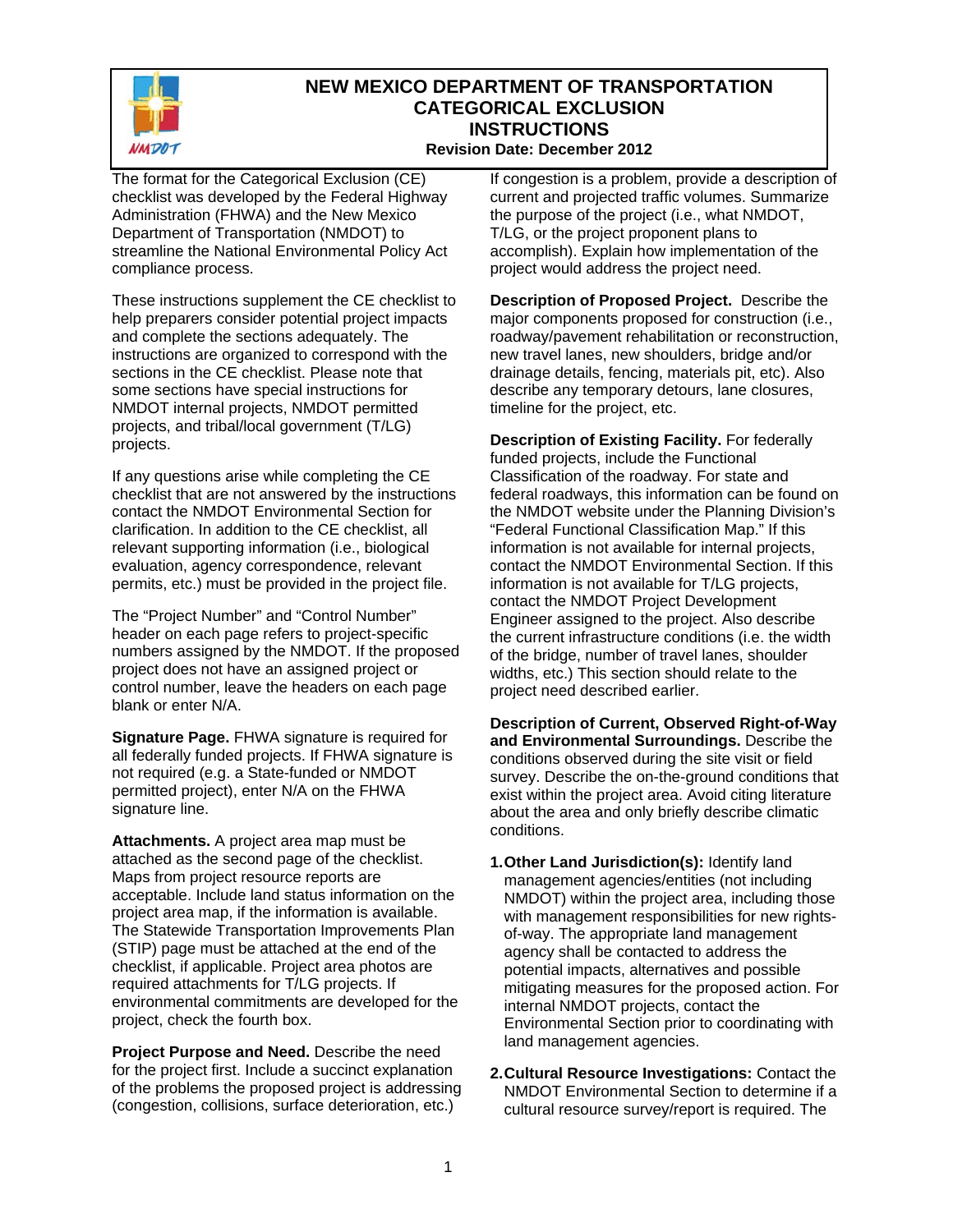

#### **NEW MEXICO DEPARTMENT OF TRANSPORTATION CATEGORICAL EXCLUSION INSTRUCTIONS Revision Date: December 2012**

Concurrence Date is the date the NMSHPO or applicable THPO concurs with the project or the date NMDOT processes the project under the Programmatic Agreement signed by FHWA, NMDOT, ACHP, and NMSHPO.

- **3. Traditional Cultural Properties:** Per New Mexico Executive Order 2005-003, tribal consultation is required for NMDOT projects. For internal NMDOT projects and T/LG projects that are federally funded, contact the NMDOT Tribal Coordinator in the Environmental Section to determine if consultation has occurred for the project. For T/LG projects that are state-funded, it is the responsibility of the T/LG to complete tribal consultation. For NMDOT permitted projects, contact the NMDOT Environmental Section to determine if tribal consultation is needed.
- **4. Biological Community:** This section should reflect information from the project's biological report, if applicable. Only identify wildlife issues that are documented and rise to the level of being addressed by the proposed project, such as wildlife crossings, fencing, signage, etc. Contact the NMDOT Landscape Architect to determine if a revegetation plan is required.
- **5. Water Resources:** Identify any impacts to water resources, including wetlands, resulting from a proposed project and any related permit requirements. Consult FEMA's Flood Insurance Rate Map for the 100-year floodplain boundary. As of 2012, four river segments are designated as part of the National Wild and Scenic River (WSR) System in New Mexico: Rio Grande, Rio Chama, Pecos, and the east fork of the Jemez River. Consult the NMDOT Environmental Section if the proposed project traverses a WSR. Information about Outstanding National Resource Waters and Impaired Surface Waters is available through the NM Environment Department Surface Water Quality Bureau. Make note of any Clean Water Act (CWA) permits required/received for the project, including sections (§) 401, 404. Identify pertinent information relating to CWA §402. The action area map, map of identified federally-listed species and/or critical habitat, and Endangered Species Protection Criterion are required for section VIII of the NPDES Notice of Intent. Contact the NMDOT Drainage Section with

CWA §402 questions. Contact information can be found on the NMDOT website.

- **6. Right-of-Way Requirements:** New NMDOT rights-of-way can include construction maintenance easements, temporary construction permits, work permits, easements, federal land transfers, or acquisitions of property. Provide the best estimate of new NMDOT right-of-way required that is available at the current project design phase. Pertinent property details could include land ownership, residential or commercial, business names, etc. A map of the required right-of-way must be attached to the checklist.
- **7. Air Quality Analysis:** For all proposed projects, contact the local government(s) where the project is planned to determine if a dust control permit is required for project construction. If a proposed project is located within a "nonattainment" or "maintenance" area, air quality conformity must be demonstrated. Air quality conformity refers to the need for projects within non-attainment and maintenance areas to conform to the State Implementation Plan (SIP). Conformity to a SIP means that projects will not cause or contribute to new violations of the National Ambient Air Quality Standards (NAAQS). Locations of non-attainment and maintenance areas can be found on the NM Environment Department Air Quality Bureau's or the City of Albuquerque's Air Quality websites. Air quality hotspot analysis may be required depending on the scope and location of the project. Air quality analysis may be qualitative and/or quantitative. Consult with the NMDOT Environmental Section for guidance. For projects in Bernalillo County, review the requirements outlined in NMAC 20.11.3. Applicable FHWA regulations can be found in 23 CFR 450C.
- **8. Noise Analysis:** Consult the most recent version of the NMDOT Design Directive for Abatement of Highway Traffic Noise for terms and definitions. The terms *Type I Project* and *Permitted* are defined in the Design Directive. A Type I project must undergo a noise analysis unless waived by the NMDOT. Consult with NMDOT prior to initiating a noise analysis.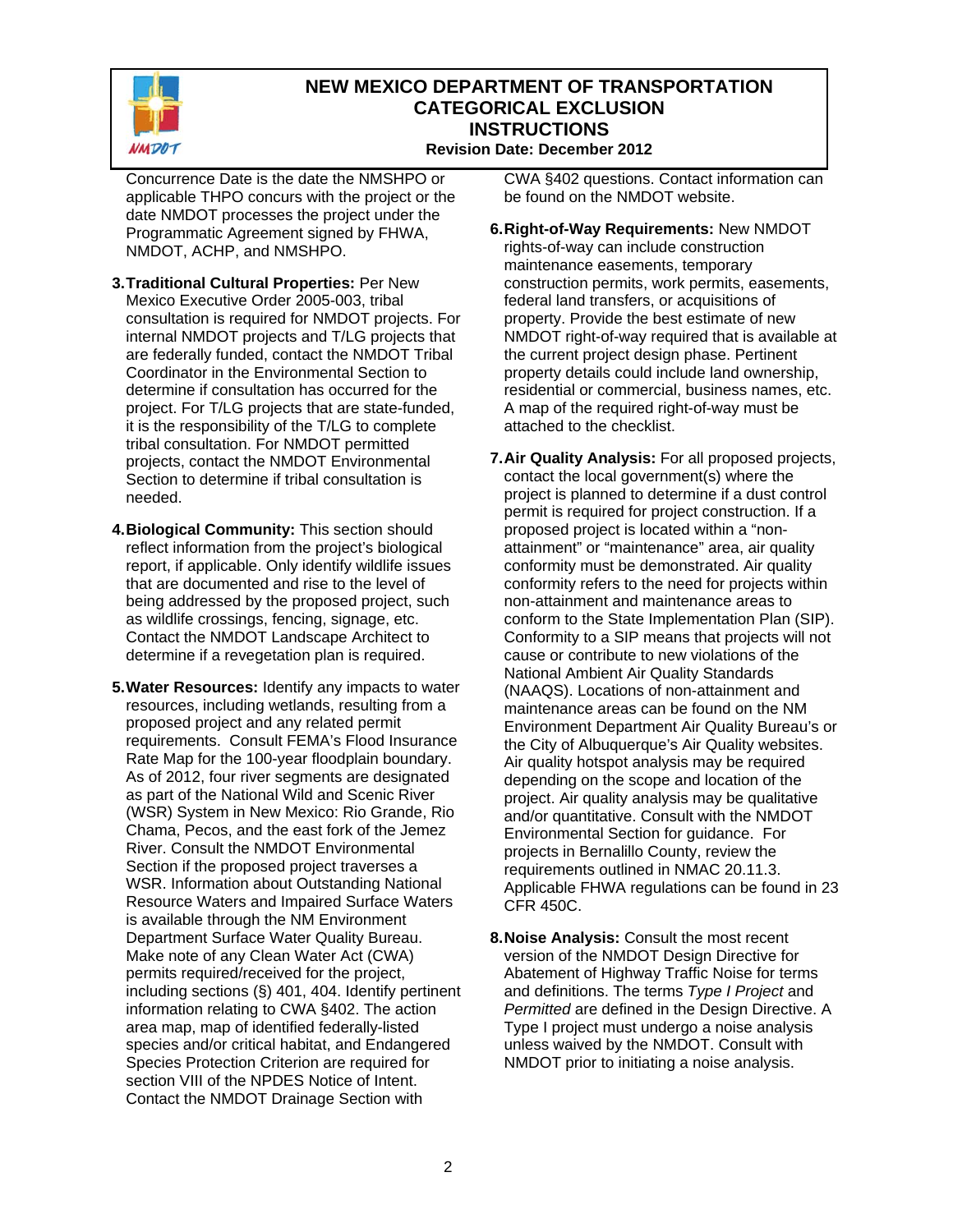

#### **NEW MEXICO DEPARTMENT OF TRANSPORTATION CATEGORICAL EXCLUSION INSTRUCTIONS Revision Date: December 2012**

- **9. Section 4(f):** The term Section 4(f) refers to situations where transportation projects (funded through the U.S. DOT) may affect parks, recreation areas, wildlife and waterfowl refuges, or historic sites. If a project is anticipated to encounter 4(f) properties, contact the NMDOT Environmental Section.
- **10. Land Use:** Minor improvement projects, maintenance projects, and most NMDOT permitted projects can be considered consistent with local land use plans and zoning. Consult with the local government jurisdiction for large projects that have the potential to change land use patterns or create new growth. Note: If a federal agency is identified in Section 1, determine whether there is an applicable federal land use plan for the area. Changes in access to public lands should be identified in this section.
- **11. Hazardous Materials Analysis:** For internal NMDOT projects the NMDOT Environmental Geology Bureau should be contacted to determine the level of effort for hazardous materials analysis. For NMDOT permitted and T/LG projects, the EPA's *EnviroMapper for Envirofacts* should be consulted to identify known hazardous material sites in proximity to the project area prior to working with the NMDOT Environmental Geology Bureau.
- **12. Socioeconomics:** Based on the information presented in Section 6, identify any required relocations of residents or businesses that are expected to occur as a result of the project. Also identify if the project would permanently change access to a business, neighborhood, etc. This can include sidewalk closures, parking restrictions, or driveway closures. Change to neighborhood continuity or community cohesion could result if a project bisects neighborhoods, reduces pedestrian movements across an existing route, or restricts access to local community sites. Note: neighborhoods and communities are not limited to residential areas and can be commercial communities as well.
- **13. Environmental Justice:** Review the latest U.S. Census Bureau data, which is available online, to determine if the identified groups are located within or adjacent to the project area. Also refer to FHWA Order 6640.23A to help identify environmental justice impacts. Contact

NMDOT Environmental Section if disproportionate impacts to low income or minority populations are identified.

- **14. Visual Resources:** Terms and definitions are available in FHWA's Visual Impact Assessment for Highway Projects guide (FHWA-HI-88-054). Similar to Section 10, this section is intended to identify potential conflicts between new or major modifications to transportation infrastructure and the surrounding viewshed. Identified Scenic Byways must be designated by either the State or a federal agency.
- **15. Multi-Modal Transportation:** Consult the NM Bike Route map available on the NMDOT website under the Bicycle, Pedestrian, and Equestrian Program as well as local government bicycle/pedestrian facilities maps to determine the status of the roadway where the proposed project is planned. Identify if there are existing multi-modal facilities within or near the project area. Public health concerns of the local community should be considered when developing multi-modal transportation components.
- **16. Other Information and Analysis:** Consult FHWA Technical Advisory T660.8a to determine if other resource issues occur within the project area that are not listed in the checklist.
- **17. Public Involvement:** Identify all public involvement/notification steps taken for the project. Note if scoping letters were mailed for the project. Attach copies of the meeting notice, meeting notes, summary of comments, and response letters. The public notice must be published two weeks prior to the scheduled public meeting or hearing date. An opportunity to receive public comments must be provided at any public meeting to satisfy NMDOT's public involvement process. For NMDOT permitted projects, contact the NMDOT Environmental Section to determine the level of public involvement needed.
- **18. Environmental Commitments:** This section should include resource mitigation measures identified in the individual sections of the CE checklist.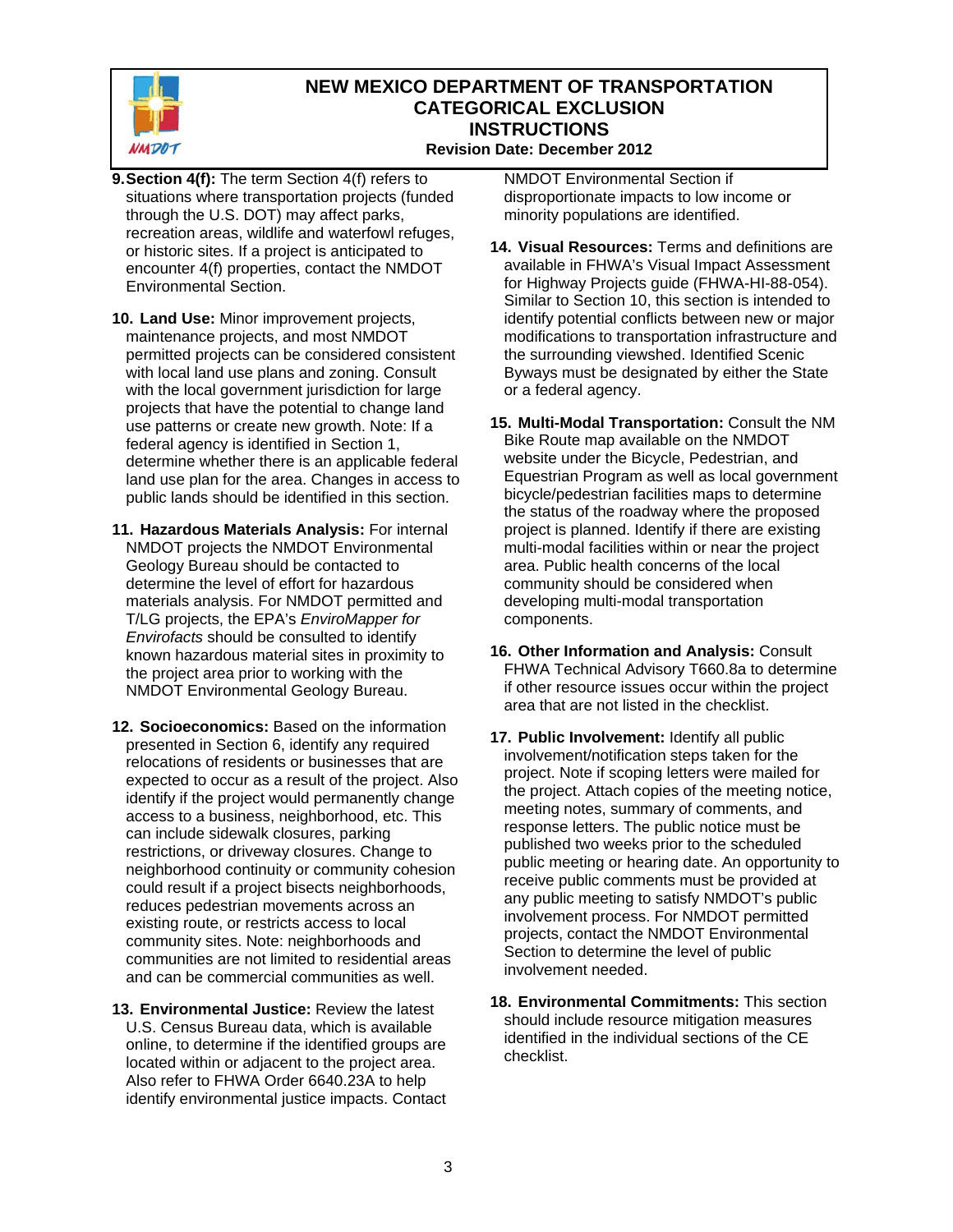| Form No. A-1291<br>New 01/13 |
|------------------------------|
|                              |
|                              |
| <b>NMDO7</b>                 |

| <b>Project Number:</b>                           | <b>Control Number:</b>                | <b>NMDOT District:</b> |
|--------------------------------------------------|---------------------------------------|------------------------|
| <b>Title of Proposed Project:</b>                |                                       |                        |
| <b>Location (Route and Milepost):</b>            | County:                               |                        |
| <b>Land Ownership:</b>                           |                                       |                        |
| <b>Engineer or</b>                               | <b>Environmental Section Staff or</b> |                        |
| <b>Project Proponent:</b>                        | <b>T/LG Project Manager:</b>          |                        |
| <b>Engineer Contact and Company:</b>             |                                       |                        |
| <b>Environmental Consultant:</b>                 |                                       |                        |
| Yes<br><b>Federal Funding for Project:</b><br>No |                                       |                        |

This document has been prepared pursuant to 23 CFR 771.117, FHWA Technical Advisory T6640.8, and the latest Programmatic Categorical Exclusion agreement between FHWA and NMDOT. The proposed project will have no significant impact on the quality of the human or natural environment, either singularly or cumulatively, provided stipulations identified during this analysis are met. Supporting documentation is available at the NMDOT Environmental Section.

| <b>Environmental Specialist</b>      | Date | <b>NMDOT Project Engineer</b><br>Date<br><b>Project Proponent</b><br><b>Tribal/Local Government Authority</b> |
|--------------------------------------|------|---------------------------------------------------------------------------------------------------------------|
| <b>Environmental Section Manager</b> | Date | <b>FHWA NM Division Administrator</b><br>Date                                                                 |

 $\Box$  Project location map with aerial photography as background layer attached as following page.

STIP page attached.

Project area photos attached.

Environmental Commitments included in this project.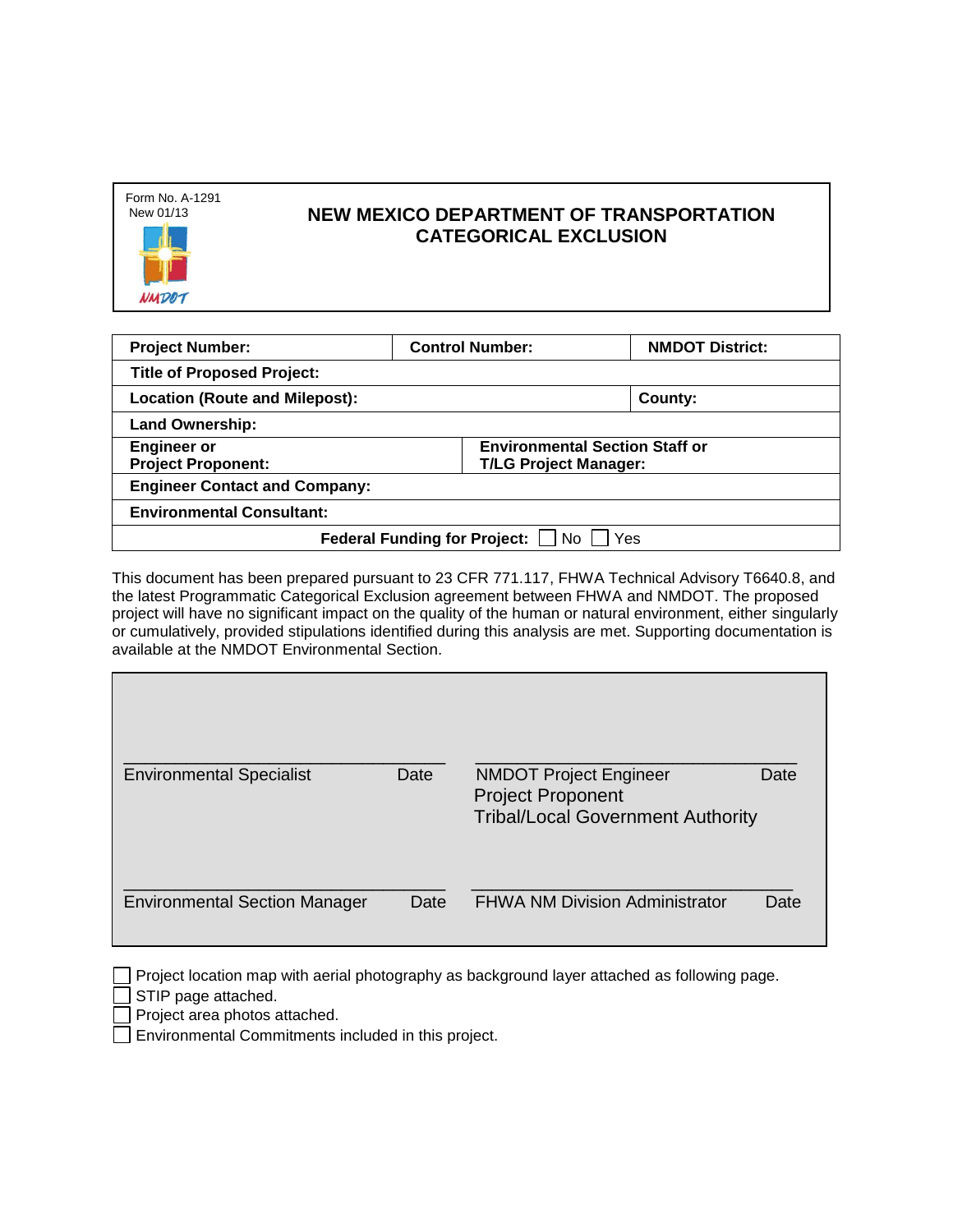

| <b>Project Number:</b>                  | <b>Control Number:</b>                                                                         | <b>NMDOT District:</b> |
|-----------------------------------------|------------------------------------------------------------------------------------------------|------------------------|
| <b>PROJECT PURPOSE &amp; NEED:</b>      |                                                                                                |                        |
|                                         |                                                                                                |                        |
|                                         |                                                                                                |                        |
|                                         |                                                                                                |                        |
|                                         |                                                                                                |                        |
|                                         |                                                                                                |                        |
|                                         |                                                                                                |                        |
| <b>DESCRIPTION OF PROPOSED PROJECT:</b> |                                                                                                |                        |
|                                         |                                                                                                |                        |
|                                         |                                                                                                |                        |
|                                         |                                                                                                |                        |
|                                         |                                                                                                |                        |
|                                         |                                                                                                |                        |
|                                         |                                                                                                |                        |
| current infrastructure conditions.      | DESCRIPTION OF EXISTING FACILITY: Include the Functional Classification of the roadway and the |                        |
|                                         |                                                                                                |                        |
|                                         |                                                                                                |                        |
|                                         |                                                                                                |                        |
|                                         |                                                                                                |                        |
|                                         |                                                                                                |                        |
|                                         |                                                                                                |                        |
| <b>SURROUNDINGS:</b>                    | DESCRIPTION OF CURRENT, OBSERVED RIGHT-OF-WAY AND ENVIRONMENTAL                                |                        |
|                                         |                                                                                                |                        |
|                                         |                                                                                                |                        |
|                                         |                                                                                                |                        |
|                                         |                                                                                                |                        |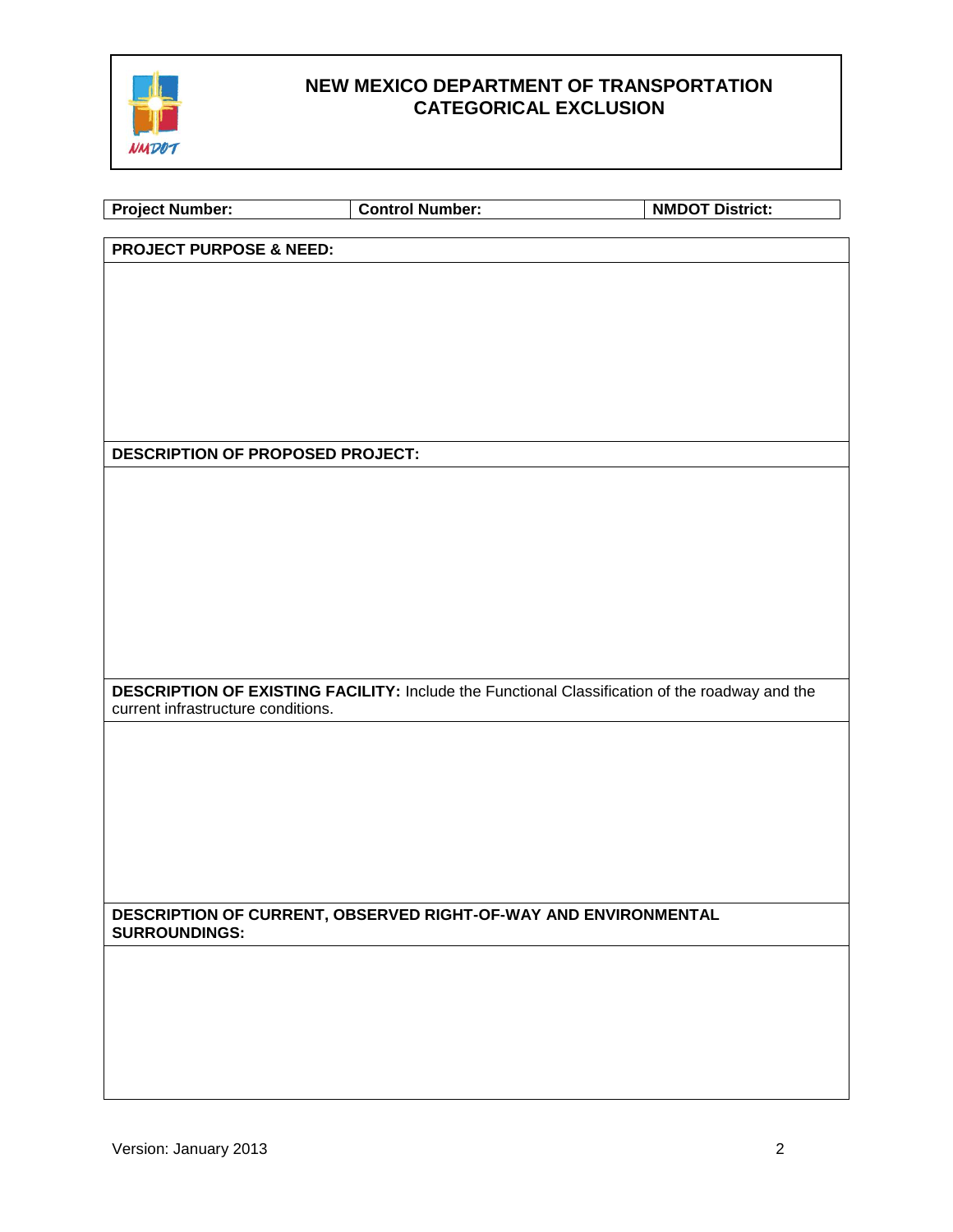

| <b>Project Number:</b>                                         | <b>Control Number:</b>                                                                                                                                                                                                                                                                                                                                                                                                                                              | <b>NMDOT District:</b> |
|----------------------------------------------------------------|---------------------------------------------------------------------------------------------------------------------------------------------------------------------------------------------------------------------------------------------------------------------------------------------------------------------------------------------------------------------------------------------------------------------------------------------------------------------|------------------------|
|                                                                | 1. OTHER LAND JURISDICTION(S): Select the appropriate land management entity from the list<br>below. The appropriate land management agency shall be contacted to address the potential<br>impacts, alternatives and possible mitigating measures for the proposed action. The Environmental<br>Commitments section should reflect any mutually agreed upon stipulations or mitigation measures<br>determined through coordination with the land management entity. |                        |
| Bureau of Land Management, BLM Field Office:                   |                                                                                                                                                                                                                                                                                                                                                                                                                                                                     |                        |
| U.S. Forest Service, USFS Forest and Ranger District:          |                                                                                                                                                                                                                                                                                                                                                                                                                                                                     |                        |
| Bureau of Indian Affairs                                       |                                                                                                                                                                                                                                                                                                                                                                                                                                                                     |                        |
| <b>Tribal Entity:</b>                                          |                                                                                                                                                                                                                                                                                                                                                                                                                                                                     |                        |
| U.S. Fish and Wildlife Service<br><b>National Park Service</b> |                                                                                                                                                                                                                                                                                                                                                                                                                                                                     |                        |
| <b>Bureau of Reclamation</b>                                   |                                                                                                                                                                                                                                                                                                                                                                                                                                                                     |                        |
| Department of Defense                                          |                                                                                                                                                                                                                                                                                                                                                                                                                                                                     |                        |
| New Mexico State Land Office                                   |                                                                                                                                                                                                                                                                                                                                                                                                                                                                     |                        |
| New Mexico Department of Game and Fish                         |                                                                                                                                                                                                                                                                                                                                                                                                                                                                     |                        |
| New Mexico State Parks                                         |                                                                                                                                                                                                                                                                                                                                                                                                                                                                     |                        |
| <b>Federal Aviation Administration</b>                         |                                                                                                                                                                                                                                                                                                                                                                                                                                                                     |                        |
| Private<br>Other:                                              |                                                                                                                                                                                                                                                                                                                                                                                                                                                                     |                        |
|                                                                |                                                                                                                                                                                                                                                                                                                                                                                                                                                                     |                        |
|                                                                | Provide additional information regarding communication with land management entities below.                                                                                                                                                                                                                                                                                                                                                                         |                        |

**2. CULTURAL RESOURCE INVESTIGATIONS:** Conduct cultural resource investigations as directed by the NMDOT Environmental Section.

#### NMCRIS records check date:

Cultural resource inventory conducted?  $\Box$  No  $\Box$  Yes Concurrence date:

- $\Box$  The proposed project would have no potential to affect cultural resources. (See attached letter or email from NMDOT Environmental Section.)
- The proposed project would have no effect to cultural resources. (See attached letter or email from NMDOT Environmental Section.)
- $\Box$  The proposed project would have no adverse effect to cultural resources. (See attached concurrence letter.)
- $\Box$  The proposed project would have an adverse effect to cultural resources. (See attached concurrence letter.)

 $\Box$  MOA for mitigation has been developed under Section 106 of NHPA.

A project-specific Programmatic Agreement has been developed under Section 106 of NHPA.

- □ Special properties of concern (listed SRCP or NRHP properties, historic districts, historic bridges, etc) are present. Specify:
- □ Refer to the Environmental Commitments section for cultural resource treatment measures.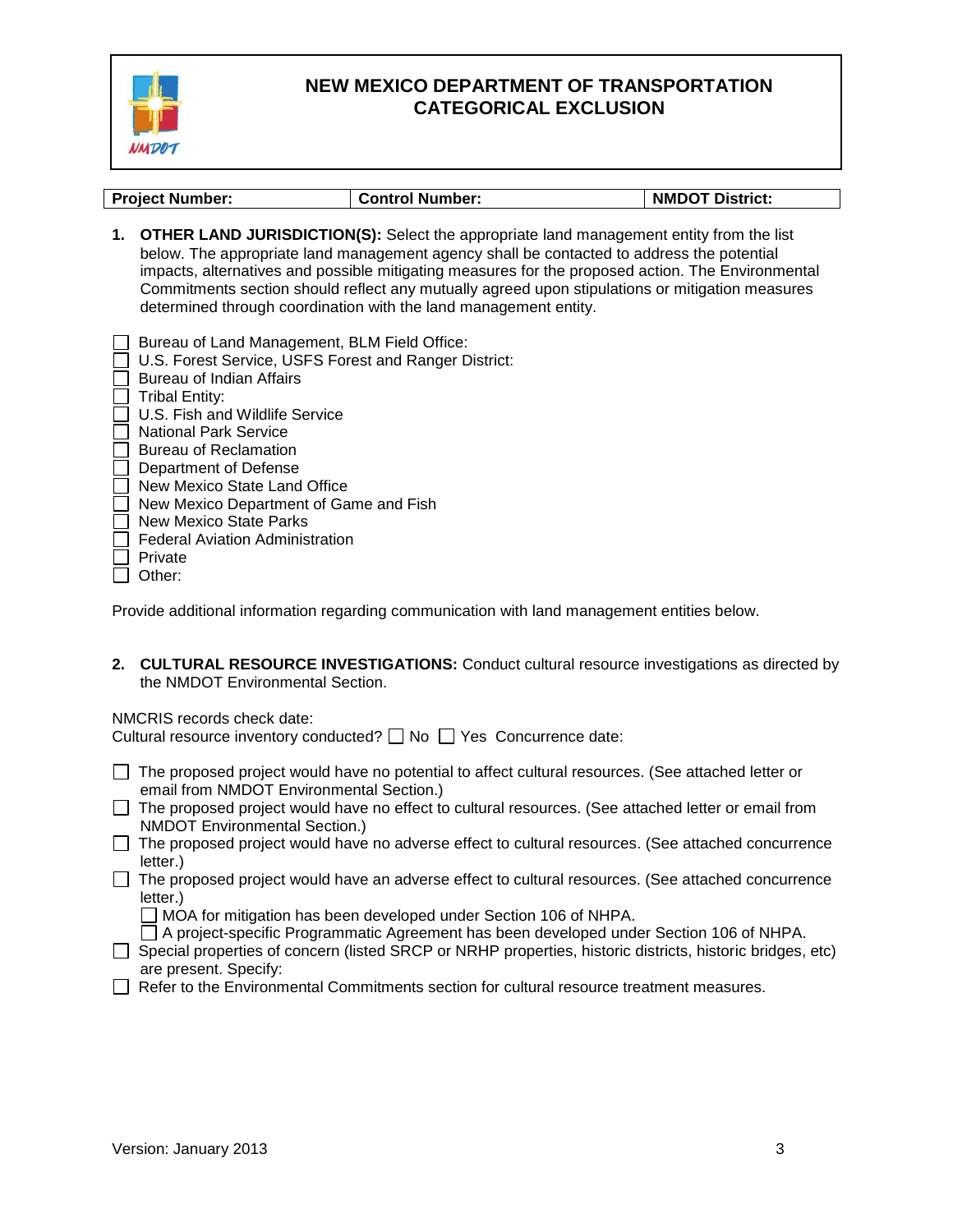

| <b>Project Number:</b>                                                               | <b>Control Number:</b>                                                                                                                                                                                                                                                                                                                                                                                                                                                                                                                                                                                                                                                              | <b>NMDOT District:</b> |
|--------------------------------------------------------------------------------------|-------------------------------------------------------------------------------------------------------------------------------------------------------------------------------------------------------------------------------------------------------------------------------------------------------------------------------------------------------------------------------------------------------------------------------------------------------------------------------------------------------------------------------------------------------------------------------------------------------------------------------------------------------------------------------------|------------------------|
|                                                                                      |                                                                                                                                                                                                                                                                                                                                                                                                                                                                                                                                                                                                                                                                                     |                        |
| 3.<br>in the Environmental Section.                                                  | <b>TRADITIONAL CULTURAL PROPERTIES:</b> Contact the NMDOT Native American/Tribal Coordinator                                                                                                                                                                                                                                                                                                                                                                                                                                                                                                                                                                                        |                        |
| with NMDOT Native American/Tribal Coordinator.                                       | The proposed project has no potential to impact Traditional Cultural Properties based on coordination<br>Traditional Cultural Properties identified, management recommendations developed, and coordination                                                                                                                                                                                                                                                                                                                                                                                                                                                                         |                        |
|                                                                                      | with land management agencies and Tribal/State Historic Preservation Officer completed.<br>See attached documentation from the NMDOT Native American/Tribal Coordinator.<br>Refer to the Environmental Commitments section for cultural resource treatment measures.                                                                                                                                                                                                                                                                                                                                                                                                                |                        |
| <b>Environmental Section.</b>                                                        | 4. BIOLOGICAL COMMUNITY: Conduct biological investigations as directed by the NMDOT                                                                                                                                                                                                                                                                                                                                                                                                                                                                                                                                                                                                 |                        |
| Biological report prepared? $\Box$ No $\Box$ Yes Date:<br>If no, explain:            |                                                                                                                                                                                                                                                                                                                                                                                                                                                                                                                                                                                                                                                                                     |                        |
|                                                                                      | Federally listed threatened, endangered, or proposed species and/or critical habitat or proposed critical<br>habitat present within or adjacent to the project area? $\Box$ No $\Box$ Yes                                                                                                                                                                                                                                                                                                                                                                                                                                                                                           |                        |
| verify NEPA level of effort with NMDOT.)<br>$\Box$<br>Describe consultation process: | The proposed project would have no effect to federally listed threatened, endangered, or proposed<br>species and/or modify critical habitat or proposed critical habitat.<br>□ The proposed project may affect, is not likely to adversely affect federally threatened, endangered, or<br>proposed species and/or adversely modify critical habitat or proposed critical habitat.<br>The proposed project may affect, is likely to adversely affect federally threatened, endangered, or<br>proposed species and/or adversely modify critical habitat or proposed critical habitat. (If selected,<br>Consultation with regulatory agencies completed (see attached correspondence). |                        |
| species? $\Box$ No $\Box$ Yes If yes, explain:                                       | Is the proposed project expected to impact state-listed species, tribal-listed species, or other agency                                                                                                                                                                                                                                                                                                                                                                                                                                                                                                                                                                             |                        |
| If yes, explain:                                                                     | Are there migratory bird concerns associated with the proposed project? $\Box$ No $\Box$ Yes                                                                                                                                                                                                                                                                                                                                                                                                                                                                                                                                                                                        |                        |
| If yes, explain:                                                                     | Are there wildlife issues associated with the proposed project? $\Box$ No $\Box$ Yes                                                                                                                                                                                                                                                                                                                                                                                                                                                                                                                                                                                                |                        |
|                                                                                      | Are noxious weeds, as recognized by the NM Dept. of Agriculture, present? $\Box$ No<br>If yes, identify noxious weed species, classification (A, B, C), and explain mitigation measures:                                                                                                                                                                                                                                                                                                                                                                                                                                                                                            | ∣ Yes                  |
|                                                                                      | Are New Mexico Rare Plants present within the project area? $\Box$ No $\Box$<br>Yes                                                                                                                                                                                                                                                                                                                                                                                                                                                                                                                                                                                                 |                        |
| If no, explain:<br>Revegetation plan developed. Date:                                | Is revegetation of the project area needed after construction is completed? $\Box$ No $\Box$ Yes                                                                                                                                                                                                                                                                                                                                                                                                                                                                                                                                                                                    |                        |
| Additional information regarding the biological community:                           | Refer to the Environmental Commitments section for biological community mitigation measures.                                                                                                                                                                                                                                                                                                                                                                                                                                                                                                                                                                                        |                        |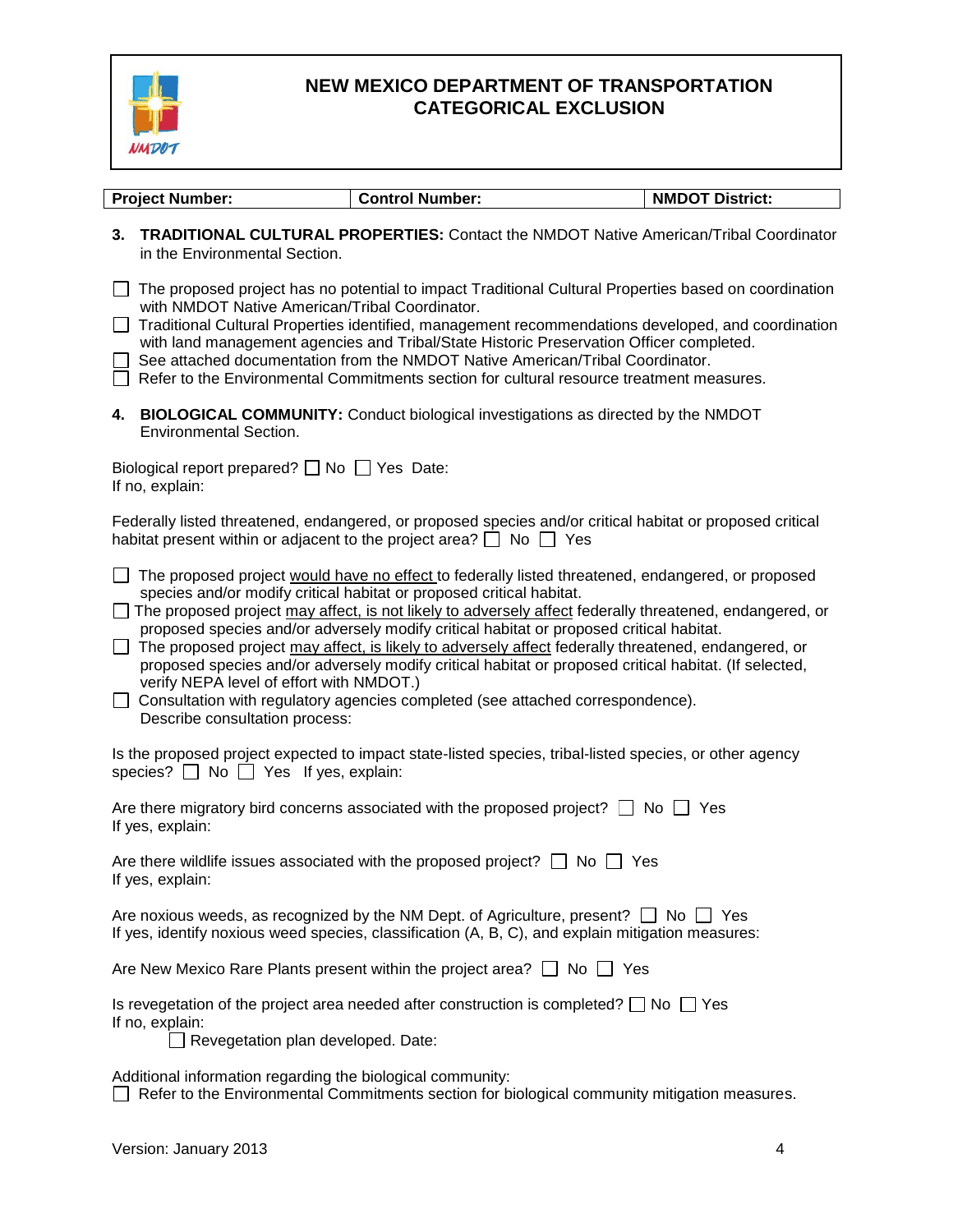

|                                                                                                             |                                                                                                                                                                                                                                                                                                                                                                                                                                                                          | <b>NMDOT District:</b> |
|-------------------------------------------------------------------------------------------------------------|--------------------------------------------------------------------------------------------------------------------------------------------------------------------------------------------------------------------------------------------------------------------------------------------------------------------------------------------------------------------------------------------------------------------------------------------------------------------------|------------------------|
| <b>Project Number:</b>                                                                                      | <b>Control Number:</b>                                                                                                                                                                                                                                                                                                                                                                                                                                                   |                        |
|                                                                                                             | 5. WATER RESOURCES: Evaluate impacts to water resources within and adjacent to the project area.                                                                                                                                                                                                                                                                                                                                                                         |                        |
| Are floodplains present within the project area? $\Box$ No $\Box$ Yes<br>If yes, explain:                   |                                                                                                                                                                                                                                                                                                                                                                                                                                                                          |                        |
| If yes, explain:                                                                                            | Is a designated Wild and Scenic River present within the project area? $\Box$ No $\Box$ Yes                                                                                                                                                                                                                                                                                                                                                                              |                        |
| If yes, explain:                                                                                            | Is an acequia or irrigation ditch present within the project area? $\Box$ No $\Box$ Yes                                                                                                                                                                                                                                                                                                                                                                                  |                        |
| $\Box$ No $\Box$ Yes<br>If yes, explain:                                                                    | Are Outstanding National Resource Waters or Impaired Surface Waters present within the project area?                                                                                                                                                                                                                                                                                                                                                                     |                        |
|                                                                                                             | Clean Water Act (CWA) Permitting: Determine if Waters of the United States, subject to jurisdictional<br>authority under the CWA, would be impacted by the proposed project.                                                                                                                                                                                                                                                                                             |                        |
| Are the wetlands expected to be impacted? $\Box$ No $\Box$ Yes<br>If yes to either question above, explain: | Are wetlands present within the proposed project area? $\Box$ No $\Box$ Yes                                                                                                                                                                                                                                                                                                                                                                                              |                        |
|                                                                                                             | $\Box$ Wetland determination and delineation report prepared. Date of report:                                                                                                                                                                                                                                                                                                                                                                                            |                        |
| CWA §404 Nationwide Permit applies:                                                                         | U.S. Army Corps of Engineers CWA §404 Maintenance Exemption applies to the proposed project.<br>Pre-construction Notification required? $\Box$ No $\Box$ Yes<br>CWA §404 Individual Permit required (If selected, verify NEPA level of effort with NMDOT.)<br>CWA §401 certification required from: $\Box$ NMED $\Box$ EPA $\Box$ Tribal Entity:                                                                                                                         |                        |
| Additional CWA permitting information:                                                                      |                                                                                                                                                                                                                                                                                                                                                                                                                                                                          |                        |
| If yes, explain:                                                                                            | Are there any impacts to non-jurisdictional waterway within the project area? $\Box$ No $\Box$ Yes                                                                                                                                                                                                                                                                                                                                                                       |                        |
| questions regarding CWA §402.                                                                               | Erosion and Sediment Control: Determine if the provisions of the NPDES Construction General Permit<br>(CGP) issued by the EPA applies to the proposed project. Contact the NMDOT Drainage Section with                                                                                                                                                                                                                                                                   |                        |
|                                                                                                             | $\Box$ The proposed project would disturb less than 1 acre of land, CGP does not apply.<br>The proposed project would disturb less than 1 acre of land, but the project area is located near a<br>perennial stream, therefore, a Temporary Erosion and Sediment Control Plan is being developed.<br>$\Box$ The proposed project would disturb more than 1 acre of land, therefore a Stormwater Pollution<br>Prevention Plan will be prepared in accordance with the CGP. |                        |
| Action area map is attached.                                                                                | Map of identified federally-listed species and/or critical habitat is attached.                                                                                                                                                                                                                                                                                                                                                                                          |                        |
| If yes, explain:                                                                                            | Applicable Endangered Species Protection Criterion (for the 402 permit application):<br>Are there portions of the project area that should be avoided for BMP implementation? $\Box$ No $\Box$ Yes                                                                                                                                                                                                                                                                       |                        |
|                                                                                                             | Refer to the Environmental Commitments section for water resources mitigation measures.                                                                                                                                                                                                                                                                                                                                                                                  |                        |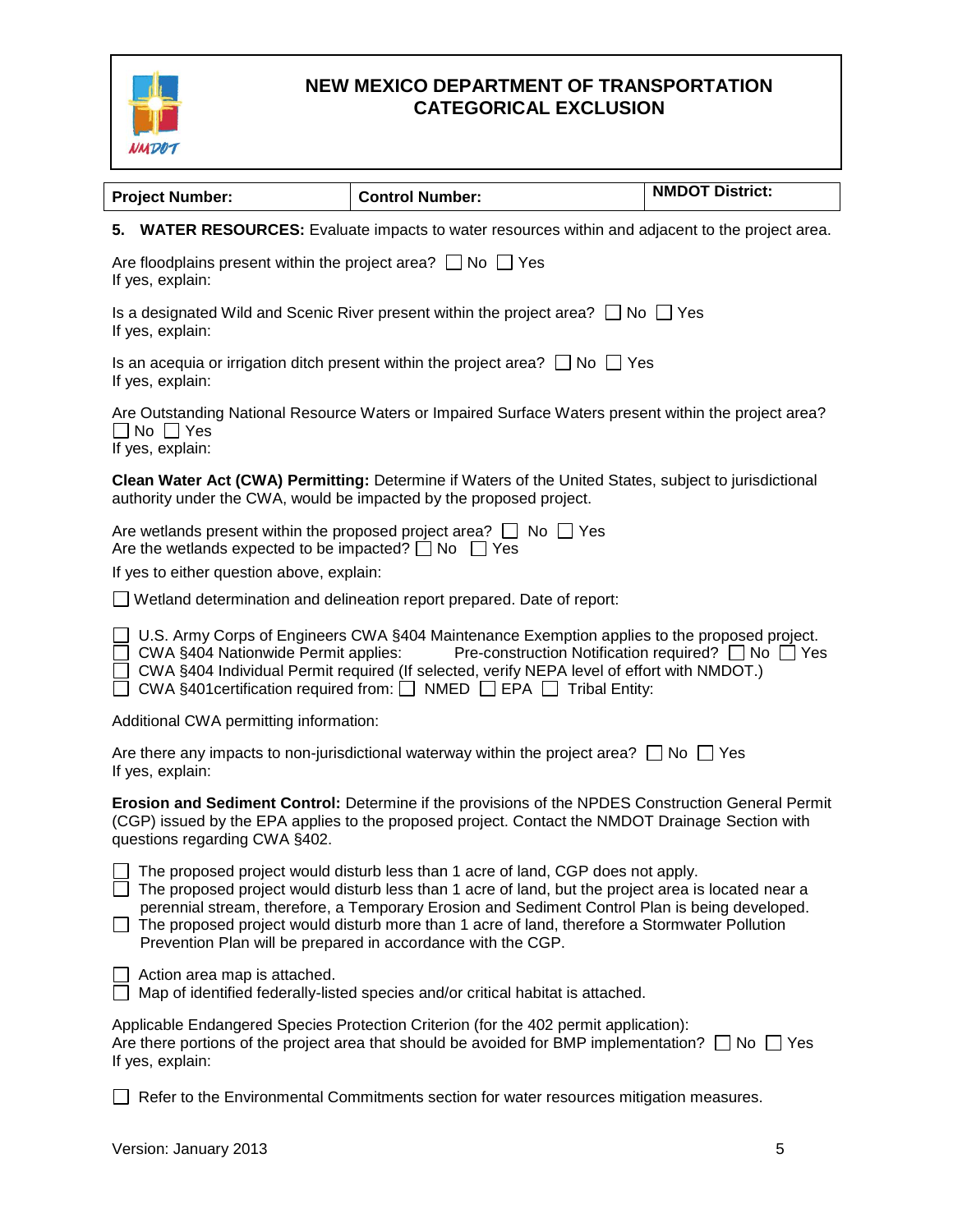

| <b>Project Number:</b> | ⊩ Control Number: | <b>NMDOT District:</b> |
|------------------------|-------------------|------------------------|

**6. RIGHT-OF-WAY REQUIREMENTS:** Determine if new NMDOT rights-of-way, construction maintenance easements (CME), temporary construction permits (TCP), work permits, federal land transfers, or acquisitions are necessary.

Are any of the above types of right-of-way required for the proposed project?  $\Box$  No  $\Box$  Yes If yes, complete the table below.

| <b>Estimated number of -</b>                    | Quantity | <b>Property Details</b> |
|-------------------------------------------------|----------|-------------------------|
| Parcels affected                                |          |                         |
| Acres required for CME(s)                       |          |                         |
| Acres required for TCP(s)                       |          |                         |
| Acres required for work permit(s)               |          |                         |
| Acres required for acquisition                  |          |                         |
| Acres required for federal land transfer        |          |                         |
| Relocations (residential or business)           |          |                         |
| If selected, verify level of effort with NMDOT. |          |                         |

 $\Box$  Proposed right-of-way map attached (required).

Additional right-of-way information:

**7. AIR QUALITY ANALYSIS:** Determine if the proposed project would impact air quality.

Is a Fugitive Dust Control Permit required for the proposed project?  $\Box$  No  $\Box$  Yes

Is the proposed project area within any of the following areas?

Bernalillo County

Sunland Park

Anthony

A non-attainment or maintenance area not listed above. If checked, explain:

If none of the four boxes above are checked, air quality conformity requirements are met.

If one of the geographic areas above is checked, complete the section below.

Is hotspot analysis required for the proposed project?  $\Box$  No  $\Box$  Yes

Describe the extent of project level air quality analysis that has been conducted for the proposed project and attach pertinent correspondence.

 $\Box$  Refer to the Environmental Commitments section for air quality mitigation measures.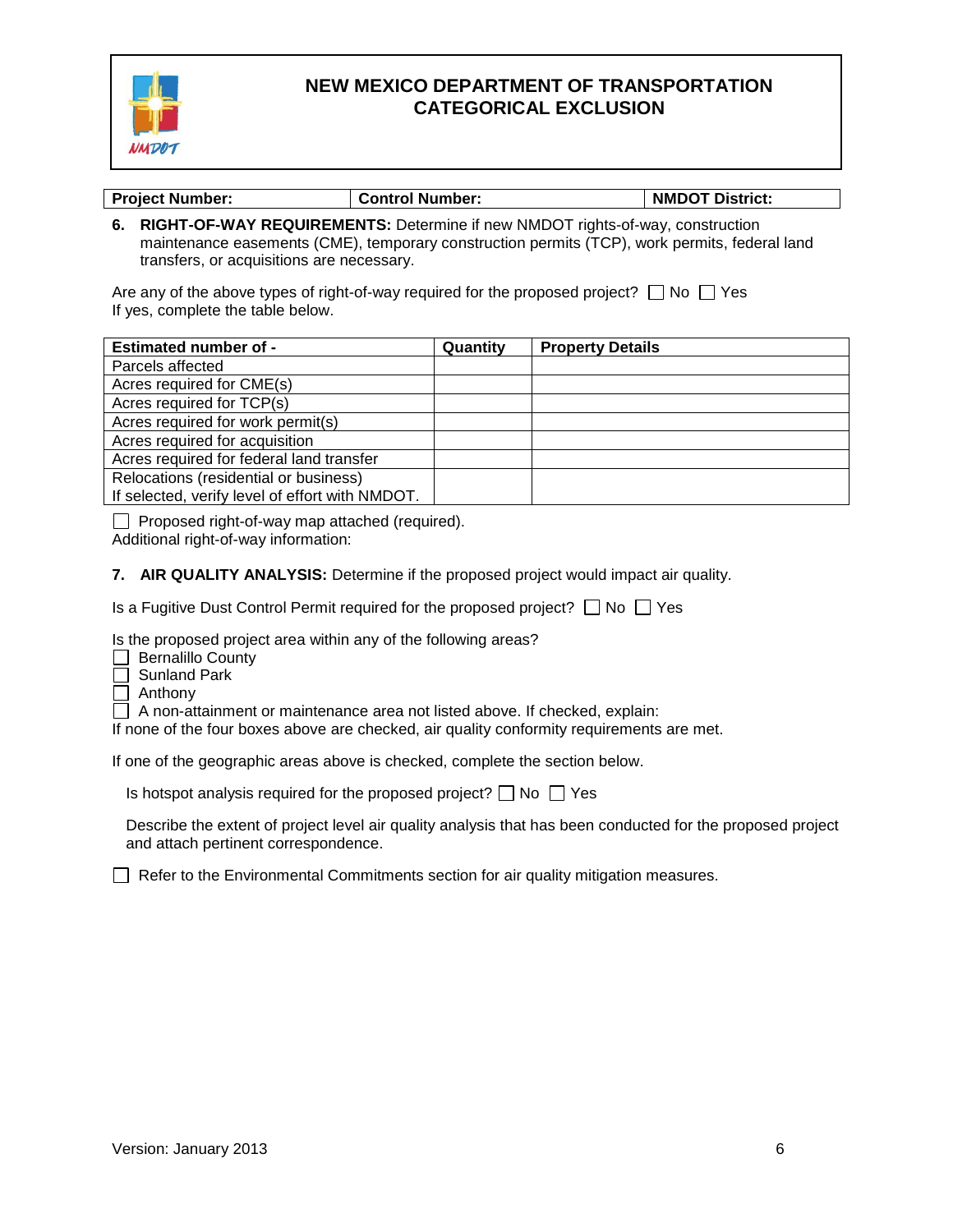

| <b>Project Number:</b>                                             | <b>Control Number:</b>                                                                                                                                                                                                                                                                                        | <b>NMDOT District:</b> |
|--------------------------------------------------------------------|---------------------------------------------------------------------------------------------------------------------------------------------------------------------------------------------------------------------------------------------------------------------------------------------------------------|------------------------|
|                                                                    | 8. NOISE ANALYSIS: Determine if noise levels associated with the proposed project would impact<br>receptors on nearby properties and determine if local noise abatement ordinances apply.                                                                                                                     |                        |
| Abatement of Highway Traffic Noise? [ No   Yes                     | Is the proposed project considered Type 1 as defined by NMDOT's current Design Directive for                                                                                                                                                                                                                  |                        |
|                                                                    | Are receptors (existing or permitted) present in the project area? $\Box$ No $\Box$ Yes                                                                                                                                                                                                                       |                        |
| If no, explain:<br>If no, noise analysis is complete.              | Based on consultation with NMDOT a traffic noise analysis is required. $\Box$ No $\Box$ Yes                                                                                                                                                                                                                   |                        |
| If yes, traffic noise analysis has been completed. Date of report: |                                                                                                                                                                                                                                                                                                               |                        |
| If no, explain:                                                    | Does the noise analysis identify noise impacts from the proposed project? $\Box$ No $\Box$ Yes<br>If yes, include applicable information in Section 17 Public Involvement.<br>If yes, have noise abatement measures been determined to be reasonable and feasible? $\Box$ No $\Box$ Yes                       |                        |
|                                                                    | Refer to Environmental Commitments section for noise mitigation measures.                                                                                                                                                                                                                                     |                        |
| areas, wildlife and waterfowl refuges, and historic sites.         | 9. SECTION 4(f): Section 4(f) refers to situations where transportation projects use parks, recreation                                                                                                                                                                                                        |                        |
| documentation with the NMDOT Environmental Section.)               | Will the proposed project use a Section 4(f) property? $\Box$ No $\Box$ Yes (If yes, verify the level of 4(f)                                                                                                                                                                                                 |                        |
|                                                                    | Programmatic Section 4(f) evaluation has been signed and is in the project record.                                                                                                                                                                                                                            |                        |
| Additional Section 4(f) information:                               |                                                                                                                                                                                                                                                                                                               |                        |
| applicable land use plan(s).                                       | 10. LAND USE: For proposed projects that add new, or substantially modify existing, transportation<br>infrastructure, verify whether the proposed project is compatible with urban policy and/or land use<br>plans. For proposed projects that cross federal lands, check with the land management agency for |                        |
| If no, explain:                                                    | Is the proposed project consistent with land use plans or zoning? $\Box$ No $\Box$ Yes                                                                                                                                                                                                                        |                        |
| adjacent to the proposed project area.                             | 11. HAZARDOUS MATERIALS ANALYSIS: Determine if hazardous materials are located within or                                                                                                                                                                                                                      |                        |

The EPA EnviroMapper database has been consulted and no additional investigations are required.  $\sqrt{2}$  The EPA EnviroMapper database has been consulted and additional investigations are required.

The EGB has determined no additional investigations are required.

 $\Box$  The EGB has determined additional investigations are required. The EGB will coordinate the effort.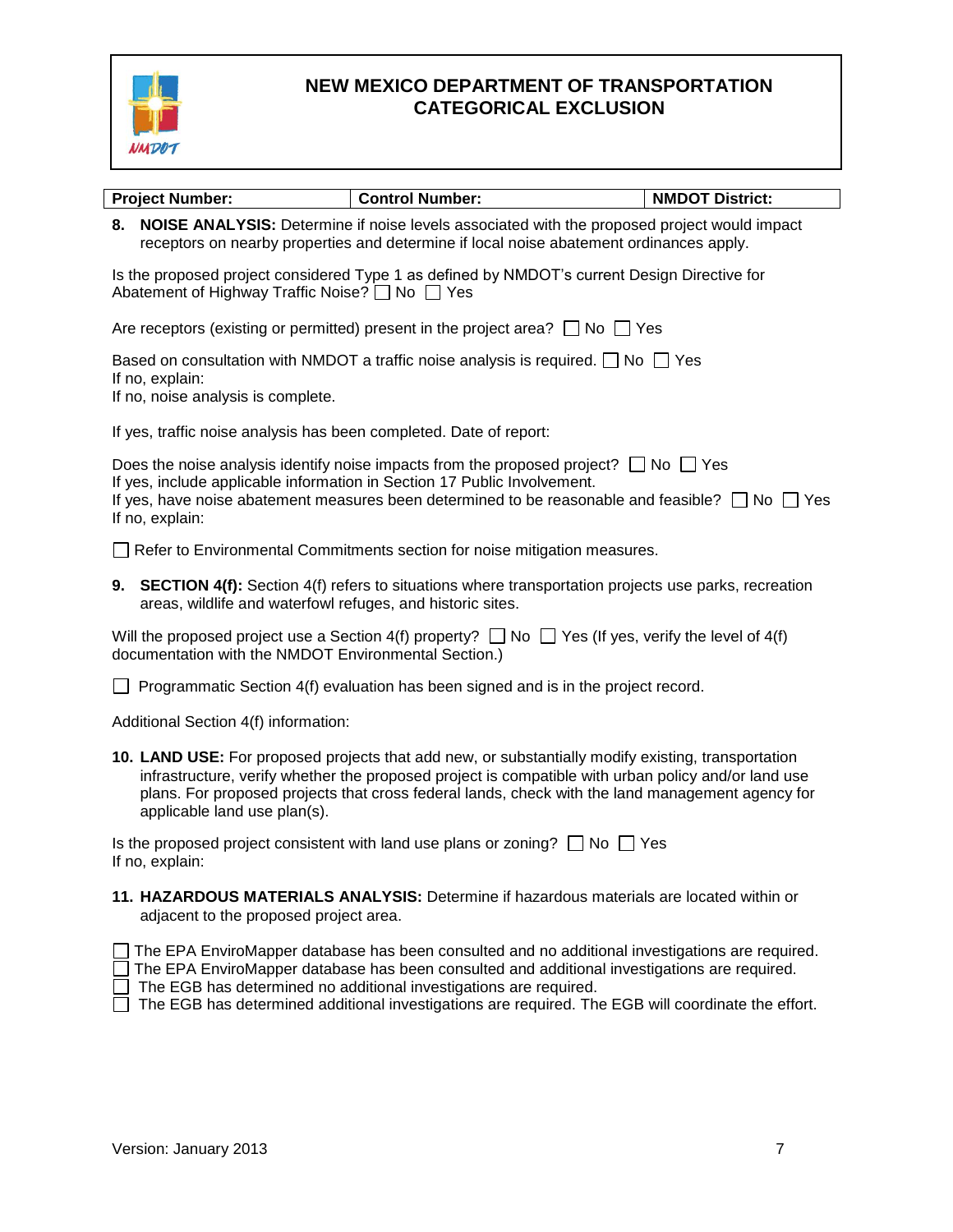

| <b>Project Number:</b> | <b>Control Number:</b> | <b>NMDOT District:</b> |
|------------------------|------------------------|------------------------|

**12. SOCIOECONOMICS:** Determine potential impacts to social and economic resources resulting from the proposed project.

Would the proposed project result in an adverse impact to social or economic resources?  $\Box$  No  $\Box$  Yes (If yes, verify NEPA level of effort with NMDOT Environmental Section.)

| Are relocations or displacements necessary to build the proposed project? $\Box$ No $\Box$ Yes            |
|-----------------------------------------------------------------------------------------------------------|
| Would the proposed project result in a permanent change in access or access control? $\Box$ No $\Box$ Yes |
| Is the project expected to impact neighborhood continuity and/or community cohesion? $\Box$ No $\Box$ Yes |
| If yes to any of the questions above, explain:                                                            |

**13. ENVIRONMENTAL JUSTICE:** Refer to FHWA Order 6640.23A to review key Environmental Justice definitions and policies. U.S. Census data may be a source to determine population characteristics.

Based on the definitions provided in FHWA Order 6640.23A, are the following populations located in or adjacent to the project area?

- Low income
- African American
- Hispanic or Latino
- Asian American
- American Indian or Alaskan Native
- Native Hawaiian and Other Pacific Islander

Would the proposed project cause disproportionately high and adverse effects on minority and/or low income populations?  $\Box$  No  $\Box$  Yes (If yes, verify NEPA level of effort with NMDOT Environmental Section.)

If yes, explain:

**14. VISUAL RESOURCES:** Determine whether the project would result in adverse impacts to visual resources, such as the landscape's foreground and background.

| Would the proposed project require major cut/fills, bridges, or large retaining walls? $\Box$ No $\Box$ Yes |
|-------------------------------------------------------------------------------------------------------------|
| Would the proposed project change the vertical profile of an existing road or bridge? $\Box$ No $\Box$ Yes  |
| Is the proposed project located along a designated Scenic Byway? $\Box$ No $\Box$ Yes                       |
| Would the proposed project result in an adverse impact to visual resources? $\Box$ No $\Box$ Yes            |

Additional visual resource information:

 $\Box$  Refer to the Environmental Commitments section for visual resource mitigation measures.

**15. MULTI-MODAL TRANSPORTATION:** Determine whether the project would impact pedestrians, bicyclists, or transit facilities.

| Is the proposed project located along a proposed or designated bicycle route? $\Box$ No $\Box$ Yes |  |
|----------------------------------------------------------------------------------------------------|--|
| Would the proposed project impact pedestrian and/or bicycle access? $\Box$ No $\Box$ Yes           |  |
| Would the proposed project impact transit facilities? $\Box$ No $\Box$ Yes                         |  |
| If yes to any question above, explain:                                                             |  |

Is there an opportunity to improve multi-modal access with the proposed project?  $\Box$  No  $\Box$  Yes If yes, explain:

 $\Box$  Refer to the Environmental Commitments section for pedestrian/bicyclist mitigation measures.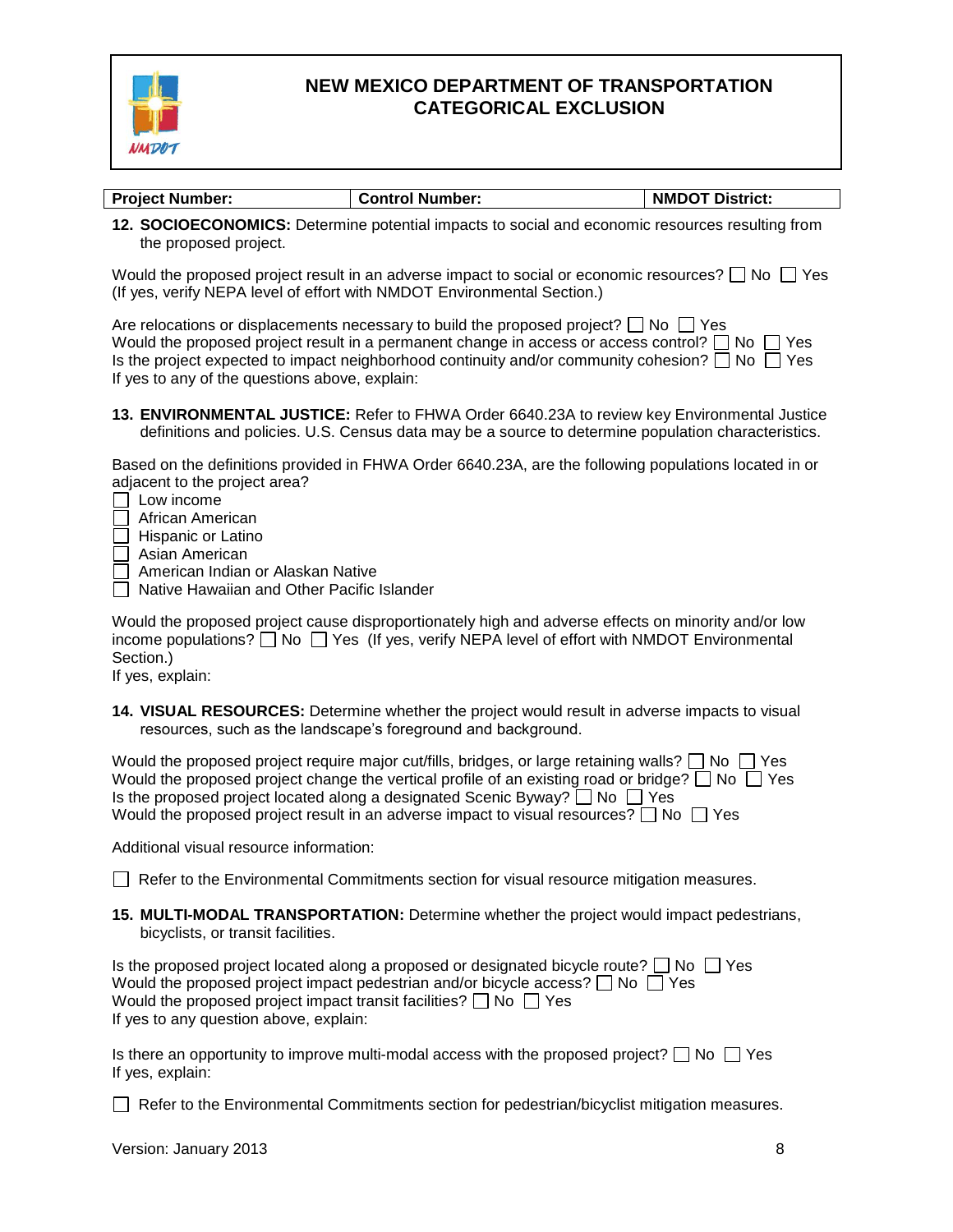

| <b>Project Number:</b>                                                                                                                                                        | <b>Control Number:</b>                                                                                                                                                                                                    | <b>NMDOT District:</b> |
|-------------------------------------------------------------------------------------------------------------------------------------------------------------------------------|---------------------------------------------------------------------------------------------------------------------------------------------------------------------------------------------------------------------------|------------------------|
|                                                                                                                                                                               | 16. OTHER INFORMATION AND ANALYSIS: Determine if any other resource issues apply to the<br>proposed project that are not addressed in the previous sections.                                                              |                        |
| Paleontological resources (for projects on federal land only)<br>Prime and Unique Farmland<br>$\Box$ Other resource issues:                                                   | No other resource issues are identified and no additional coordination required.<br>Properties protected by Section 6(f) of the Land and Water Conservation Act                                                           |                        |
| Additional resource analysis:                                                                                                                                                 |                                                                                                                                                                                                                           |                        |
| and the answers to the questions listed below.                                                                                                                                | 17. PUBLIC INVOLVEMENT: Determine the level of public involvement necessary for the proposed<br>project. The determination should be based on the resource issues identified in the previous sections                     |                        |
|                                                                                                                                                                               | Would the project add through traffic lanes, substantially change the layout or the function of the<br>transportation facility or connected transportation facilities, including access limitations? $\Box$ No $\Box$ Yes |                        |
|                                                                                                                                                                               | Would the project have an adverse impact on abutting property? $\Box$ No $\Box$ Yes                                                                                                                                       |                        |
| Would the project result in noise impacts? $\Box$ No $\Box$ Yes                                                                                                               |                                                                                                                                                                                                                           |                        |
|                                                                                                                                                                               | Would the project result in socioeconomic, visual, environmental, or other impacts? $\square$ No $\square$ Yes                                                                                                            |                        |
| should be considered in consultation with NMDOT.                                                                                                                              | If the answer to any of the questions above is yes, a public meeting or an opportunity for a public meeting                                                                                                               |                        |
| Were scoping letters mailed for this project? $\Box$ No $\Box$ Yes<br>If no, explain:                                                                                         |                                                                                                                                                                                                                           |                        |
| a summary of comments, and responses to substantive comments.                                                                                                                 | What type of public involvement has been provided? Select the appropriate item(s) below. Attach<br>documentation identifying the notice of opportunity for a public meeting, date and location of the meeting,            |                        |
| Public notice attached. Date published:                                                                                                                                       |                                                                                                                                                                                                                           |                        |
| Formal public meeting. Date:<br>Open house. Date:<br>Neighborhood meeting. Date:<br>Agency coordination and/or meeting. Date:<br><b>City Council Meeting. Date:</b><br>Other: |                                                                                                                                                                                                                           |                        |

Public meeting notes attached.

Summary of public and/or agency comments attached.

Additional public involvement information: